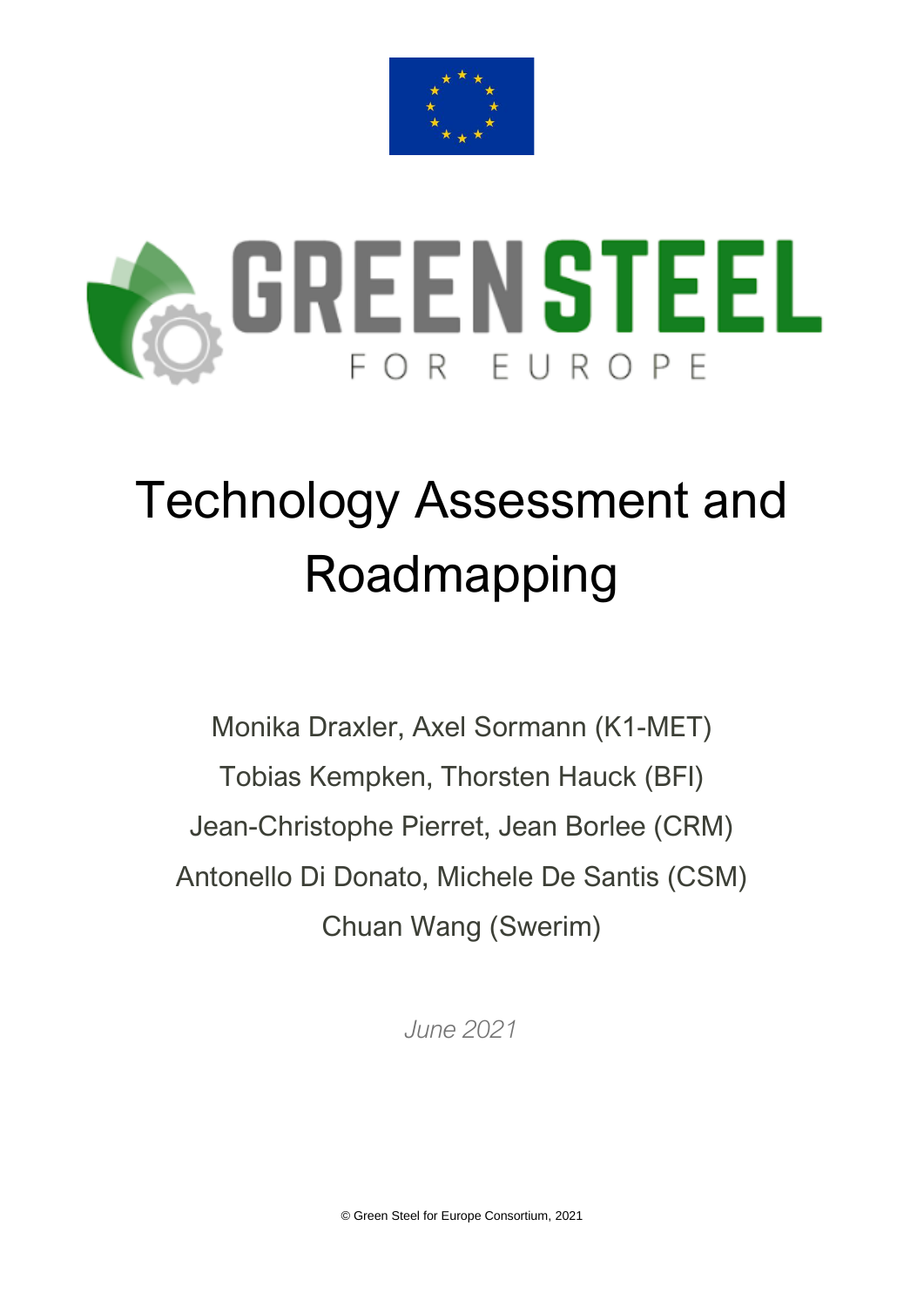

## **Executive summary**

To meet the 2050 European climate and energy targets, the iron and steel industry's  $CO<sub>2</sub>$  footprint needs to reduce by 80-95%, compared to 1990 levels, by 2050. This can only be done if adequate and innovative solutions are established to shift current processes towards carbon-lean production. The Green Steel for Europe (GREENSTEEL) project aims, *inter alia*, to provide transparency about the **technologies needed and their impact,** and the **barriers to be overcome** and the **remedies needed to initiate the crucial next steps**.

This report, which is Deliverable D1.2 of the GREENSTEEL project, provides the **technological foundation for the evaluation of CO<sup>2</sup> mitigation strategies** with specific low-carbon technologies, and for implementing complete technology routes in the European steel industry. It summarises iron and steelmaking technologies, supporting technologies and technology routes, describing their technological approaches, their current maturity (in terms of readiness level) and their expected development, as well as the influencing framework conditions. The technological foundation provided by this report is used for the development of scenarios as reported in the report Decarbonisation Pathways 2030 and 2050 (Deliverable D1.7 of the GREENSTEEL project).

The **CO<sup>2</sup> mitigation pathways**, which are currently being addressed in the European steel industry, are **carbon direct avoidance** (CDA), **process integration** (PI) and **carbon capture and usage** (CCU). The parallel circular economy strategy targets a 'zero waste' concept and complements the above-mentioned pathways as an overarching approach.

- The **CDA pathway** primarily focuses on the development of new steelmaking processes using fossil-free reductants and (renewable or clean) energy sources to produce steel from virgin iron ore, thereby avoiding the generation of carbon oxides and its emissions.
- The **PI pathway** concerns possible modifications or adaptations to existing steel plants in order to reduce greenhouse emissions and can be complemented by CCU and/or carbon capture and storage (CCS).
- The **CCU pathway** consists of the capture of CO<sub>2</sub> or CO from steel production process gases and the production of further valuable carbon-based products from captured fossil carbon, thus mitigating emissions caused by fossil resources in their conventional production chains.

The following **nine iron and steelmaking technologies** were identified as the most relevant within these pathways:

- hydrogen-based direct reduction  $(H_2-DR)$
- hydrogen plasma smelting reduction (HPSR)
- alkaline iron electrolysis (AIE)
- molten oxide electrolysis (MOE)
- carbon oxide conversion
- iron bath reactor smelting reduction (IBRSR)
- gas injection into the blast furnace
- substitution of fossil energy carriers by biomass
- high-quality steelmaking with increased scrap usage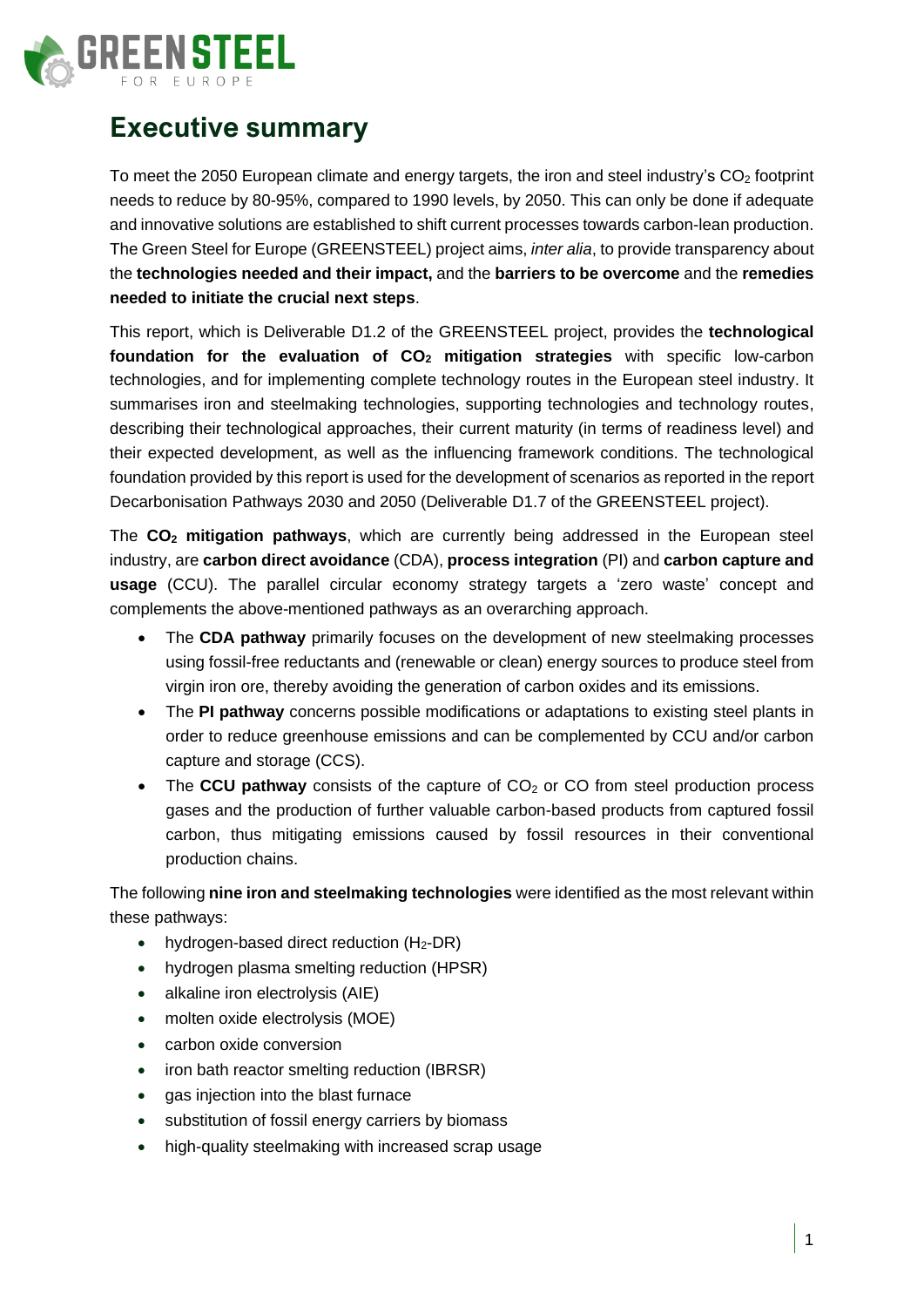

The **selection of iron and steelmaking technologies** is based on desktop research of various global publications, a comprehensive stakeholder survey and the outcomes from the previous RFCS Project LowCarbonFuture - Exploitation of projects for Low-Carbon Future Steel Industry (Grant Agreement No. 800643). [Table 1](#page-2-0) provides an overview of the technologies and their main data.

|                                                                           | <b>TRL</b> development                                                                               |                       |                                                 |                                                                                                                                             | <b>Reference</b>                                                     |
|---------------------------------------------------------------------------|------------------------------------------------------------------------------------------------------|-----------------------|-------------------------------------------------|---------------------------------------------------------------------------------------------------------------------------------------------|----------------------------------------------------------------------|
| <b>Technology</b>                                                         | 2020                                                                                                 | 2030                  | 2050                                            | <b>Economic assessment</b>                                                                                                                  | projects <sup>1</sup>                                                |
| Hydrogen-<br>based direct<br>reduction<br>(utilisation of<br>100% $H_2$ ) | <b>TRL 6-8</b>                                                                                       | <b>TRL</b><br>$7-9$   | TRL <sub>9</sub><br>(ind.<br>deployed) 640/t CS | 20-80% cost increase;<br>production costs: ~€532-                                                                                           | HYBRIT,<br>SALCOS,<br>tkH <sub>2</sub> Steel,<br>Hydrogen<br>Hamburg |
| Hydrogen<br>plasma<br>smelting<br>reduction                               | TRL <sub>5</sub>                                                                                     | TRL <sub>6</sub>      | TRL <sub>9</sub><br>(ind.<br>deployed)          | No information on CAPEX or<br><b>OPEX</b>                                                                                                   | <b>SuSteel</b>                                                       |
| <b>Alkaline iron</b><br>electrolysis                                      | <b>TRL 5-6</b>                                                                                       | <b>TRL</b><br>$6 - 8$ | TRL <sub>9</sub>                                | CAPEX + OPEX: $\sim$ $645$ -<br>828/t CS                                                                                                    | ULCOS (SP5-13-<br>14), IERO,<br>VALORCO,<br><b>SIDERWIN</b>          |
| <b>Molten oxide</b><br>electrolysis                                       | TRL <sub>2</sub>                                                                                     | <b>TRL</b><br>$3 - 4$ | TRL <sub>9</sub>                                | CAPEX: ~€1 K/t CS annual capacity;<br>OPEX: increase of 50-80%<br>compared to conventional route                                            | ULCOS,<br>IERO,<br>VALORCO                                           |
| <b>Carbon oxide</b><br>conversion                                         | TRL <sub>8</sub><br>(conversion)<br><b>TRL 4-5</b><br>(impl.)                                        | TRL <sub>9</sub>      | Ind.<br>deployed                                | CAPEX increase of ~€13/t CS<br>OPEX increase of €408-<br>629/t CS                                                                           | Carbon2Chem,<br>Carbon4PUR,<br><b>STEELANOL</b>                      |
| Iron bath<br>reactor smelting<br>reduction                                | TRL <sub>6</sub>                                                                                     | TRL <sub>8</sub>      | Ind.                                            | CAPEX: €500 M (for a 1.15<br>Mt/year plant excl. O <sub>2</sub> plant)<br>deployed Neg. OPEX (-25 to -€30/t CS),<br>due to efficiency gains | HIsarna                                                              |
| <b>Gas injection</b><br>into the blast<br>furnace                         | <b>TRL 5-8</b><br>(preparation<br>$\frac{1}{2}$ gas<br>reforming)<br>TRL <sub>9</sub><br>$(H2$ rich) | <b>TRL</b><br>$8-9$   | Ind.<br>deployed<br>(in 2040)                   | CAPEX: €80-110 / €110-<br>150/t CS (without / with CCUS)<br>OPEX: €0-10 / €40-50/t CS<br>(without / with CCUS).                             | <b>ULCOS</b>                                                         |
| <b>Substitution of</b><br>fossil energy<br>carriers by<br>biomass         | <b>TRL 2-7</b>                                                                                       | TRL <sub>8</sub>      | TRL9<br>in 2035)                                | CAPEX relatively low and OPEX<br>(ind. depl. depends mainly on the raw<br>materials                                                         | SHOCOM,<br>GREENEAF2,<br><b>ACASOS</b>                               |
| <b>High-quality</b><br>steelmaking<br>with increased<br>scrap usage       | <b>TRL 4-8</b>                                                                                       | <b>TRL</b><br>$7-9$   | Ind.                                            | OPEX: significant depending on<br>deployed the scrap price                                                                                  | FLEXCHARGE,<br>ADAPTEAF,<br>SSIA,<br><b>LCS</b>                      |

<span id="page-2-0"></span>

| Table 1: Overview of low-carbon iron and steelmaking technologies |  |  |
|-------------------------------------------------------------------|--|--|
|                                                                   |  |  |

*CS - crude steel; ind. deployed - industrially deployed; CAPEX - capital expenditure; OPEX - operational expenditure; impl. - implementation; neg. – negative Source: author's own composition.*

<sup>&</sup>lt;sup>1</sup> The list comprises national and international projects (not exhaustive).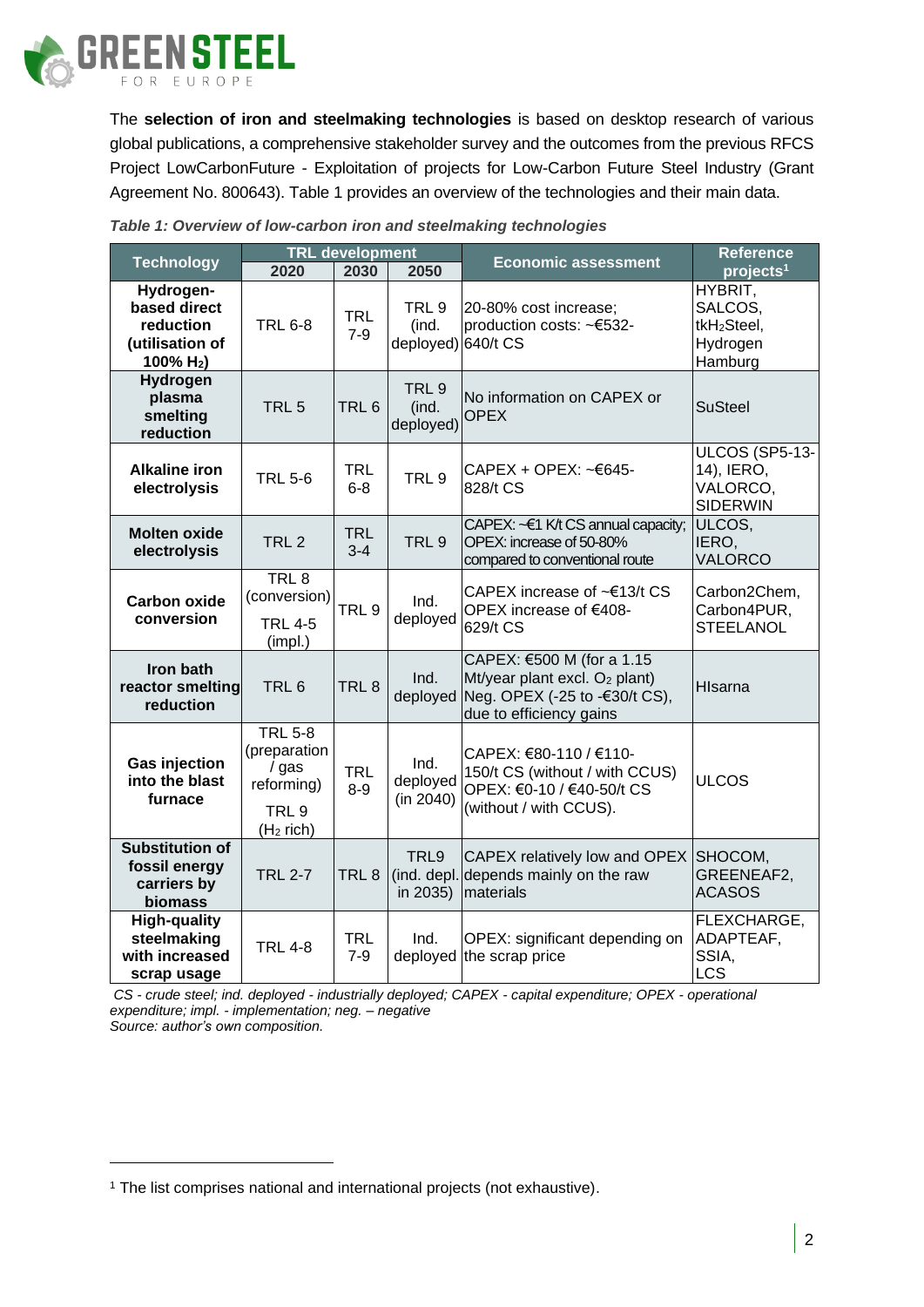

The **majority of the identified technologies have a moderate maturity level**, with technology readiness levels (TRL) between 5 and 7. Certain technologies, such as hydrogen plasma smelting reduction or molten oxide electrolysis, have high  $CO<sub>2</sub>$  mitigation potential but are currently at low maturity. Correspondingly, a high number of research and development (R&D) projects are needed, in particular regarding the processes and their upscaling, as well as the related plant technologies, auxiliary processes, material processing and a large number of measurement and control aspects. Several technologies can be combined in order to raise the overall CO<sub>2</sub> mitigation potential above their individual limits.  $CO<sub>2</sub>$  capture and  $H<sub>2</sub>$  generation are the main auxiliary processes connected to several of the technologies. As  $H_2$  can be extracted from fossil fuels and biomass, water, or a mix of both, there are multiple production processes available such as reforming of gas, gasification (biomass, waste etc.) or water electrolysis.

The analyses showed that for most technologies, a **huge amount of additional clean energy** is needed and that the material cycles in the plants will be fundamentally influenced. Moreover, many technologies imply a **significant increase** in terms of **CAPEX** (due to the need to replace main parts of the upstream process chain) and **OPEX** (mostly due to expensive renewable energy supply). The exchange of fossil energy sources by biomass usually needs less changes within the process chain; however, its use is strongly limited by the (local) **availability of biomass resources**.

The technologies described in this report focus on the **predominant trends** within the **EU**, supported by a literature review relating to non-EU countries. In **Japan**, the COURSE50 programme is aiming to mitigate  $CO<sub>2</sub>$  emissions in steel production by using several approaches, including hydrogen gas injection into the blast furnace (BF) and carbon capture and storage. The POSCO programme in **South Korea** focuses on the carbon-lean FINEX process, pre-reduction, heat recovery of sinter, carbon capture and storage as well as hydrogen-based reduction of iron ore. In the US, steelmaking by molten oxide electrolysis, hydrogen flash smelting and CO<sub>2</sub> capture and separation are being investigated. **Australia** is working on two programmes regarding the utilisation of biomass and heat recovery from molten slags through dry granulation in blast furnaces.

The **iron and steelmaking technologies** within each pathway (CDA, PI, CCU) **can be considered as individual modular components** (mitigation options) within the complete steel production chain. **Technology routes integrate these components into a full system** (process chain), which includes upstream operations (transformation of raw materials into intermediate steel products) and downstream applications (production of final shaped and coated products). When projecting the development and research needs of the technologies as well as technology routes onto a time frame, a corresponding roadmap is created. The compilation of technologies to technology routes including the integration into existing/new production chains needs substantial additional effort (both with respect to R&D activities and to accompanying investments needed) as all material and gas flows including upstream and downstream processes and infrastructures are affected. Combining mitigation technologies in technology routes is by essence not limited to a specific mitigation pathway (CDA, PI, CCU) but may include elements from all of them. This correlation between technologies and technology routes, as well as the approach within the report, is shown in Figure 1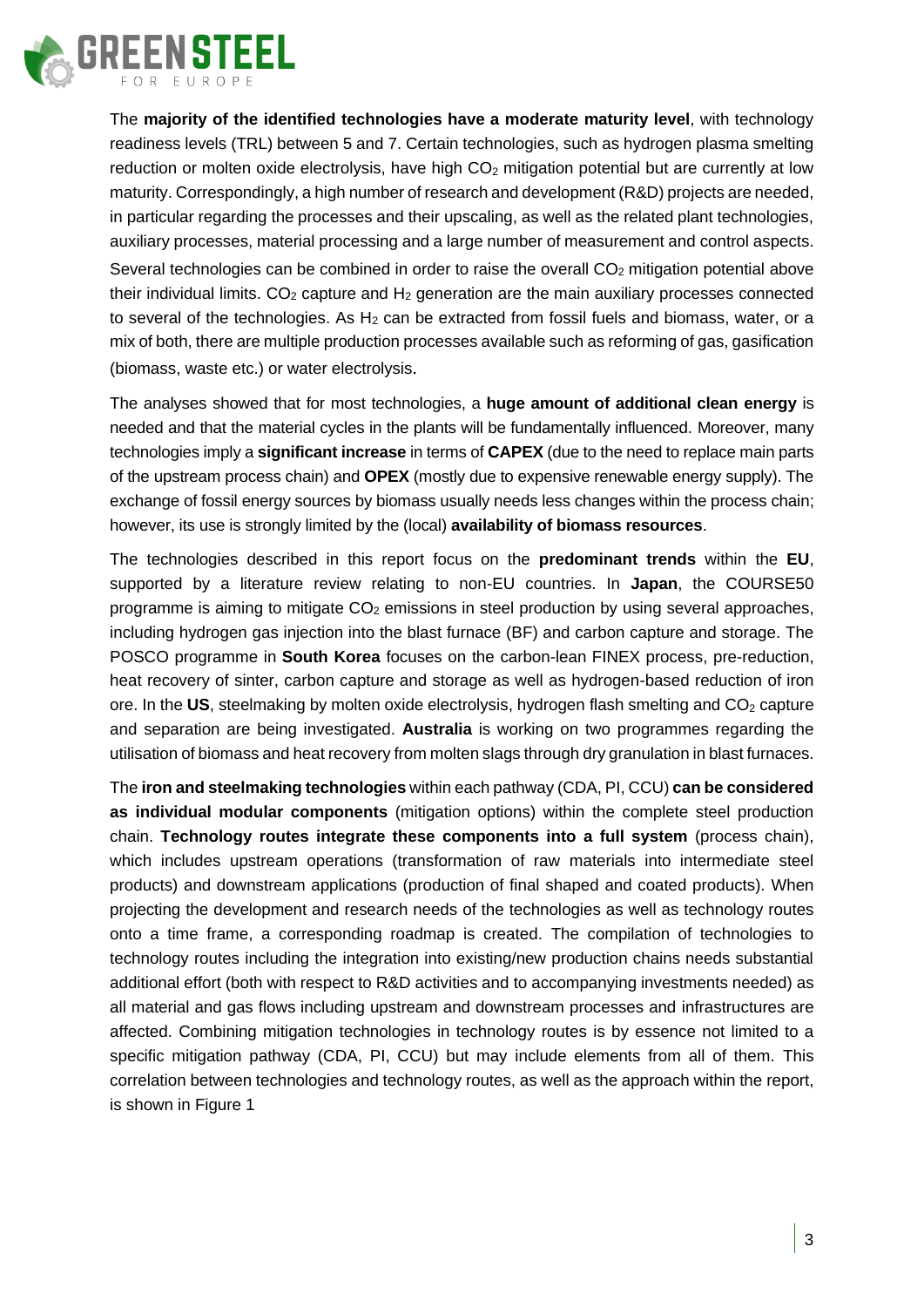

#### *Figure 1: Link between technologies and technology routes*



#### *Source: author's own composition.*

The  $CO<sub>2</sub>$  emission of downstream processes is much lower than from ore-based upstream processes. Therefore, the focus lies on **upstream applications** and **scope 1** (direct emissions) and **scope 2** (indirect emissions from the production of required energy) emissions.

**Four promising technology routes** [\(Table 2\)](#page-5-0) were identified within the project work as highly relevant (but non-exclusive) examples. The **first** one is based on conventional BF-BOF plants (blast furnace, basic oxygen furnace), into which a number of add-on  $CO<sub>2</sub>$  mitigation technologies are incorporated (PI, CCU). This route can be considered a short-term solution. The **second** is based on the utilisation of direct reduction based on natural gas or hydrogen, in which all ironmaking and steelmaking units are replaced by new production methods. The **third** technology route comprises technologies based on smelting reduction. This includes, on the one hand, the iron bath reactor smelting reduction option, in which the ironmaking part is replaced and, on the other hand, hydrogen plasma smelting reduction, which enables the direct transformation of iron ore into liquid steel. The **fourth** technology route refers to the electricity-based steelmaking by iron ore electrolysis. It can either be carried out at low temperatures (alkaline iron electrolysis; replacement of the iron making part) or at high temperatures (molten oxide electrolysis; direct production of liquid state metal from oxide feedstock).

The **advantages and disadvantages of a technology route** are strongly related to the associated framework conditions and the considered facility since each plant entails different possibilities and hurdles. The adequacy of a technology route must be assessed on an individual basis. The following table [\(Table 2\)](#page-5-0) summarises necessary framework conditions for each technology route.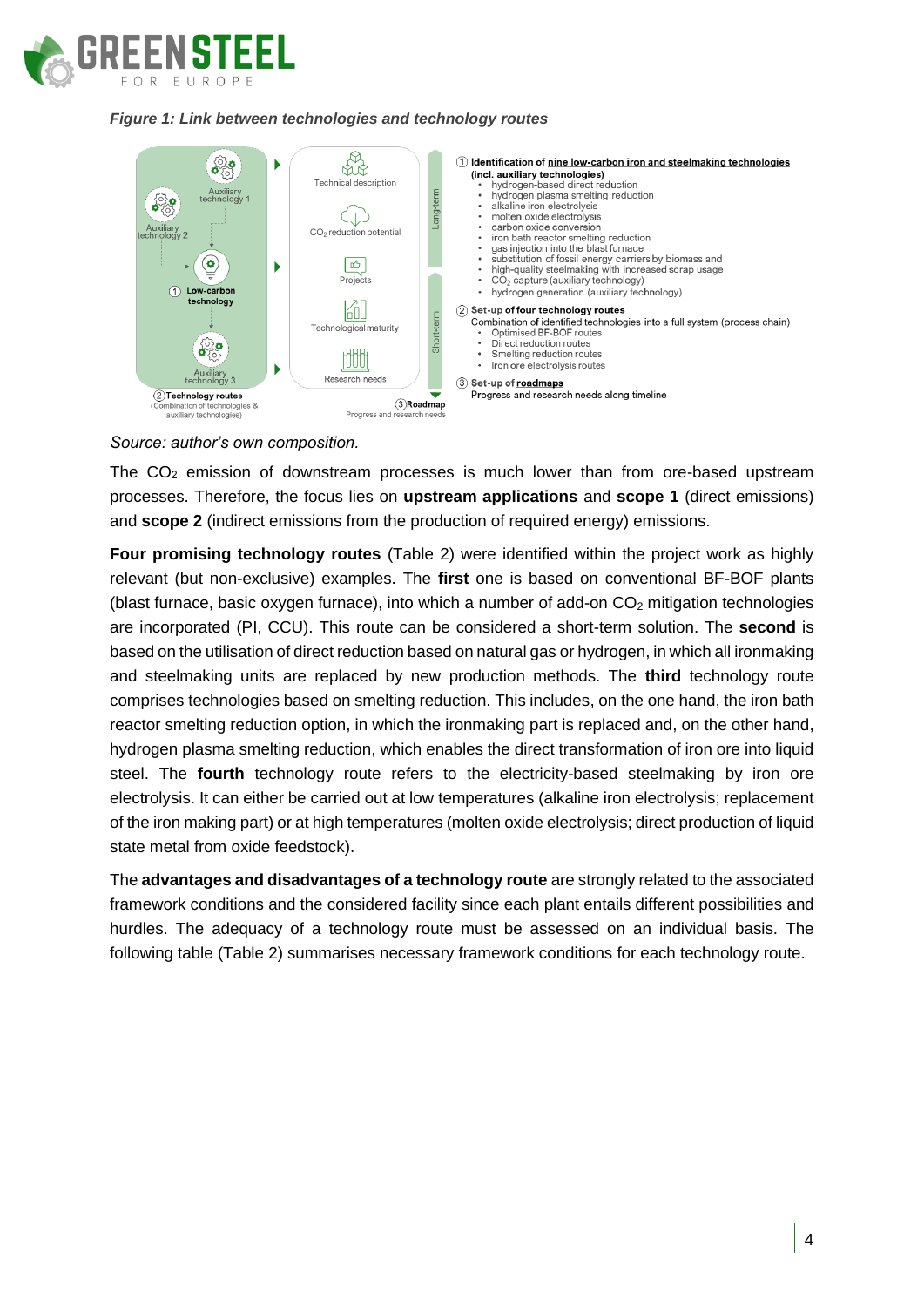

#### <span id="page-5-0"></span>*Table 2: Technology routes and their associated framework conditions*

| <b>Technology route</b>                                                                      | <b>Framework conditions</b>                                                                                                                                                                                                                                                                                                                                                                                                                                                                                                                                                                                                                                        |  |  |  |
|----------------------------------------------------------------------------------------------|--------------------------------------------------------------------------------------------------------------------------------------------------------------------------------------------------------------------------------------------------------------------------------------------------------------------------------------------------------------------------------------------------------------------------------------------------------------------------------------------------------------------------------------------------------------------------------------------------------------------------------------------------------------------|--|--|--|
| <b>Technology route 1</b><br><b>Technology routes</b><br>based on optimised<br><b>BF-BOF</b> | • Technologies to upgrade alternative carbon sources<br>• Transportation, storage, price and availability of alternative carbon<br>sources<br>• Possibility of integrating upgrading technologies at the steelmaking<br>sites<br>• Energy efficient separation and purification technologies<br>• Availability and price of low-CO <sub>2</sub> hydrogen production<br>• Availability and volatility of renewable energy<br>• CO <sub>2</sub> , process gases and hydrogen transport system<br>• Marketability and price of CCU products<br>· Social acceptance                                                                                                    |  |  |  |
| <b>Technology route 2</b><br><b>Technology routes</b><br>based on direct<br>reduction        | • Price and availability of natural gas<br>• Process gases transport system<br>• Availability and price of low-CO <sub>2</sub> hydrogen<br>• Energy system without (or with minimum) carbon input<br>• Strengthening of high-voltage grids<br>• Hydrogen transport and storage infrastructure                                                                                                                                                                                                                                                                                                                                                                      |  |  |  |
| <b>Technology route 3</b><br><b>Technology routes</b><br>based on smelting<br>reduction      | • Carbon capture, usage and storage technologies have to be used in<br>combination with IBRSR to attain sufficient mitigation<br>• Pre-treatment processes for alternative carbon sources (IBRSR)<br>• Price and availability of alternative carbon sources (IBRSR)<br>• O <sub>2</sub> production and CO <sub>2</sub> capture and compression (IBRSR)<br>• Social acceptance (IBRSR)<br>• Availability and price of low-CO <sub>2</sub> hydrogen production (HPSR)<br>• Energy system without (or with minimum) carbon input (HPSR)<br>• Strengthening of high-voltage grids (HPSR)<br>• Hydrogen transport and storage infrastructure must be provided<br>(HPSR) |  |  |  |
| <b>Technology route 4</b><br><b>Technology routes</b><br>based on ore<br>electrolysis        | • Energy system without (or with minimum) carbon input<br>• Strengthening of high-voltage grids                                                                                                                                                                                                                                                                                                                                                                                                                                                                                                                                                                    |  |  |  |

*Source: author's own composition.*

The illustration below [\(Figure 2\)](#page-6-0) provides a **comparative view of the technology routes** (green) **and the integrated primary steel production route** (grey). The process chain is visualised from top to bottom of the figure. The objective is to demonstrate to which extent alterations occur.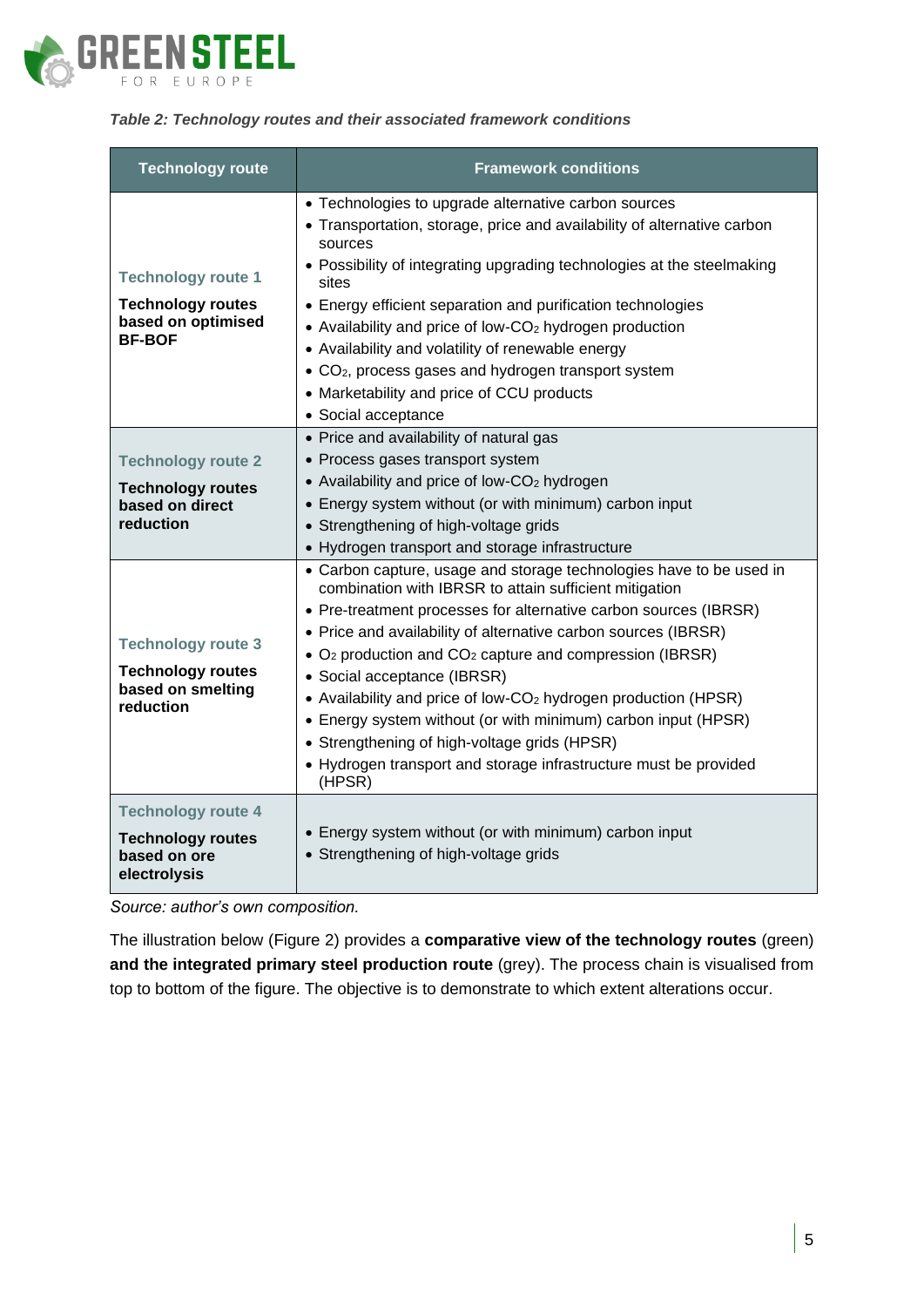

*Figure 2: Overview of the set-up of technology routes in comparison to the integrated steelmaking route*



<span id="page-6-0"></span>*Source: author's own composition.*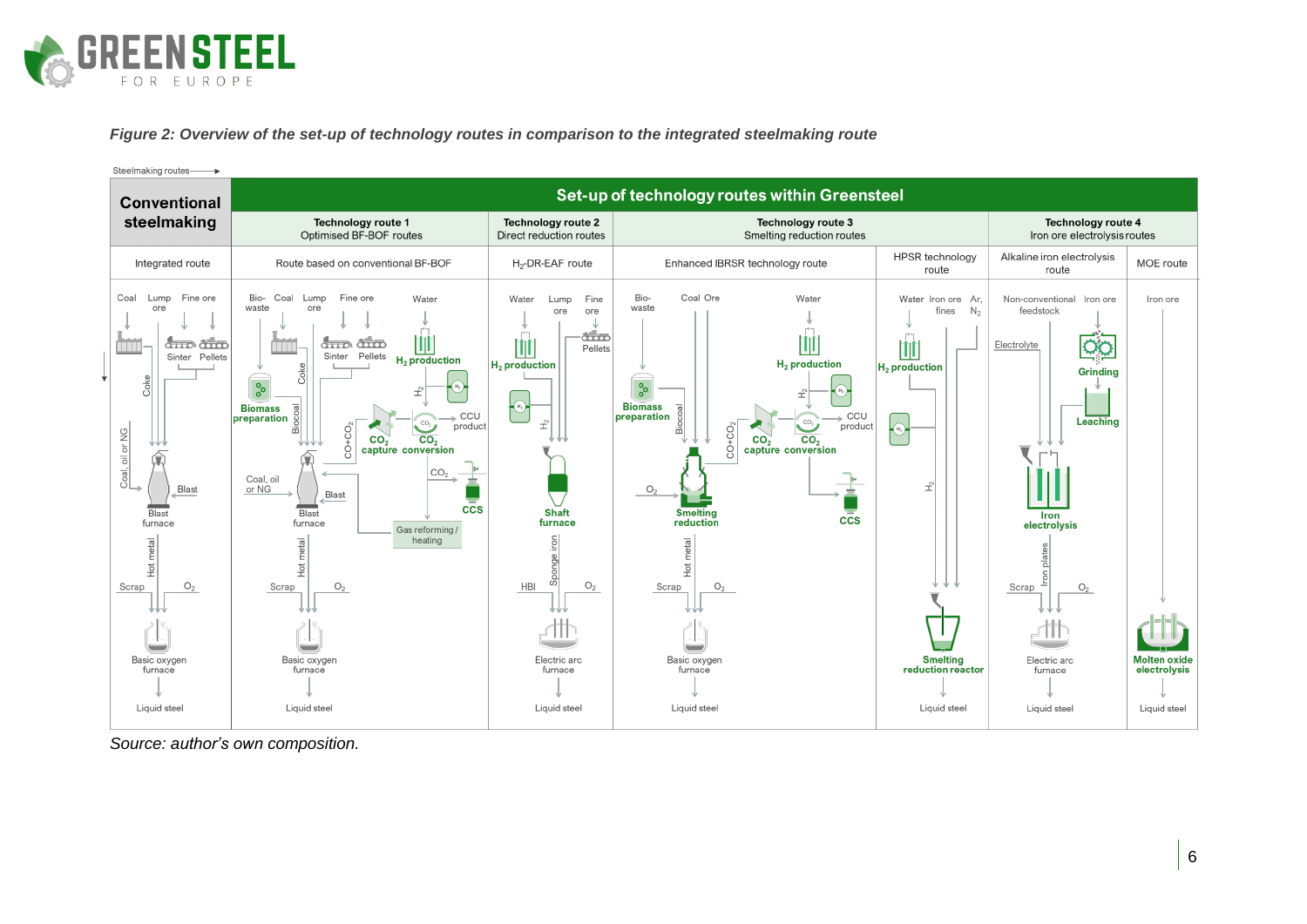

The route based on conventional BF-BOF and the enhanced iron bath reactor smelting reduction technology route show a horizontal change (i.e. with remaining BOF) as opposed to a widespread vertical alteration within the hydrogen-based direct reduction - electric arc furnace (H<sub>2</sub>-DR-EAF) route and the electrolysis-based technology route. The green indications within the flow diagrams show the modifications, whereas the grey-coloured depictions symbolise unchanged procedures. Although the main existing process units are not replaced with new technologies for the proposed CO<sup>2</sup> mitigation route based on conventional BF-BOF, considerable changes must be carried out in conventional plants. To reach significant mitigation through this technology route, considerable investments are required for the add-on technologies (e.g. carbon capture, usage and storage, biomass preparation, gas preparation and blast furnace gas injection systems). For the  $H_2$ -DR-EAF route, the technology route based on hydrogen plasma smelting reduction and the technology routes based on iron ore electrolysis, the full ironmaking and steelmaking capacities of existing BF-BOF plants have to be replaced. The effort is almost comparable to greenfield conditions. The data provided in the figure regarding this route refer to the breakthrough technology with (almost) complete usage of hydrogen as reducing gas for direct reduction. The smelting reduction technology route replaces the full ironmaking process in conventional plants; further significant investments are required for add-on technologies (e.g. carbon capture, usage and storage and biomass preparation) to achieve extensive CO<sub>2</sub> mitigation.

Starting from the identification of individual iron and steelmaking technologies, a **roadmap for the proposed breakthrough technologies** has been created [\(Figure 3\)](#page-9-0). This roadmap indicates the progress and the research needs for each technology involved along the timeline. The needs for integrating the technologies into a complete breakthrough process chain are also visualised. Each line describes one technology. Starting in 2020 (current technology readiness level), the technology readiness level development is shown from left (short-term) to right (long-term) both graphically (grey shaded area) and numerically.

Consistent with all other reports within the project, '**short-term**' refers to the period up to about **2030**, while '**long-term**' refers to a time **after 2040**. As soon as TRL 9 – and thus the maturity for first industrial deployment – is reached, the mitigation potential is presented in a circular diagram. Research needs are grouped and listed in the associated time period.

A promising short-term option regarding CO<sup>2</sup> mitigation is to **replace part of the fossil coal used in different plants** (e.g. coking plant, sinter plant and blast furnace) **with biomass**. This can further be combined with recycling the remaining CO and hydrogen from the blast furnace top gas back into the process, effectively decreasing  $CO<sub>2</sub>$  emissions. CO and hydrogen can be recovered with a CO<sup>2</sup> separation step, such as recycling fumes in blast furnace hot stoves or some new, in-process, capture technologies. Several gaseous streams in steel plants have rather high concentration of CO2, therefore offering a great potential for specific/integrated capture processes.

Besides possible replacement of energy carriers with biomass, the **replacement of primary raw materials with increased scrap utilisation** according to the circular economy strategy (creating a closed loop system) is another measure for  $CO<sub>2</sub>$  mitigation. In direct comparison, secondary steel production via the scrap-EAF route makes use of recycled steel scrap and results in about 80% less  $CO<sub>2</sub>$  emissions than with the primary BF-BOF-route. Nonetheless, the potential for scrap utilisation is strongly restricted under the requirements for steel product quality. More specifically, the metallurgical requirements for high-quality steel, which is often produced via the primary BF-BOF-route, demand the processing of virgin material and will limit the scrap utilisation significantly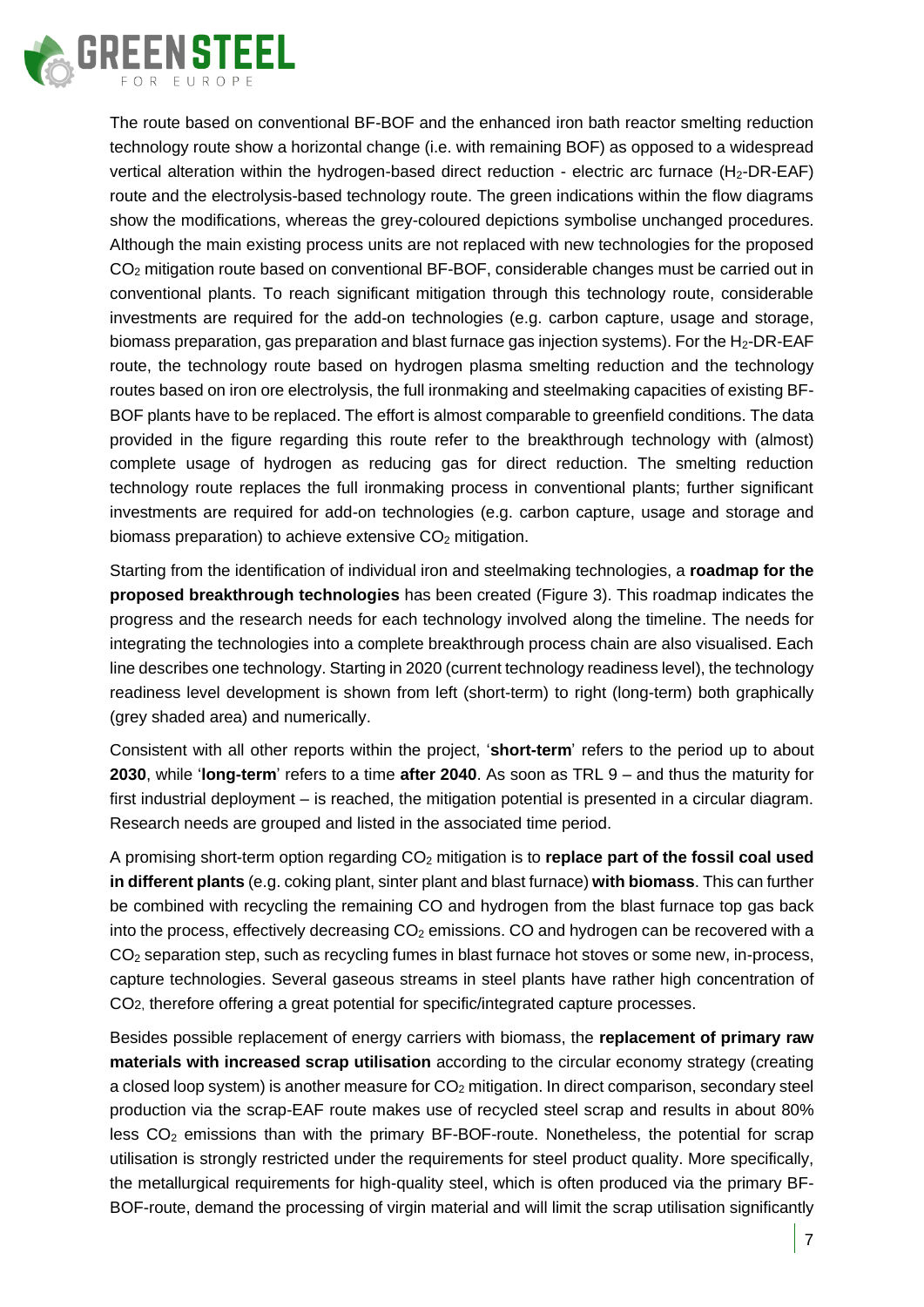

for the foreseeable future. A clear R&D demand for improved scrap processing in order to ensure better scrap quality was identified. Indeed, this would alleviate the limitations of scrap utilisation to some extent.

An important intermediate step towards the deployment of the H<sub>2</sub>-DR-EAF technology route is the **direct reduction with natural gas** which has been an industrially established technology for a long time. Also, with natural gas the direct reduction technology (NG-DR) provides a significant CO<sub>2</sub> mitigation potential compared to the conventional BF-BOF-route, and thus, a promising shortterm option. The share of hydrogen as a partial substitute for natural gas can be increased stepwise towards the possible later target of complete hydrogen-based reduction. This allows a gradual enrichment with hydrogen on industrial scale and enables a flexible increase of hydrogen concentration depending on availability, price, and technical requirements. Regarding the time scale for industrial deployment, this results in the option of direct reduction plants being built as of now (depending on the individual investment cycles of the respective plants) and their shift towards increased hydrogen usage as soon as possible depending on its availability. Natural gas-based direct reduction can be complemented by CCU and/or carbon capture and storage; the realisation relies on the specific situation of the individual steel production site.

To realise the crucial next step of demonstration and completion in operational environment (TRL 7–8) and to enable the European climate and energy targets to be met, the **R&D actions need to be taken immediately**. Since the needed R&D actions are widespread and the effort by far exceeds usual R&D needs, international collaborative research could be useful for effective progress. It can be stated that the four proposed technology routes have a **CO<sup>2</sup> mitigation potential up to 100%,** but not all technologies can be industrially deployed in the short term (by 2030). Some technologies are available, which enable short-term deployment with limited R&D need and investment effort. The technologies need certain framework conditions, the most important one being the **availability of sufficient clean energy at costs that are competitive** with worldwide levels.